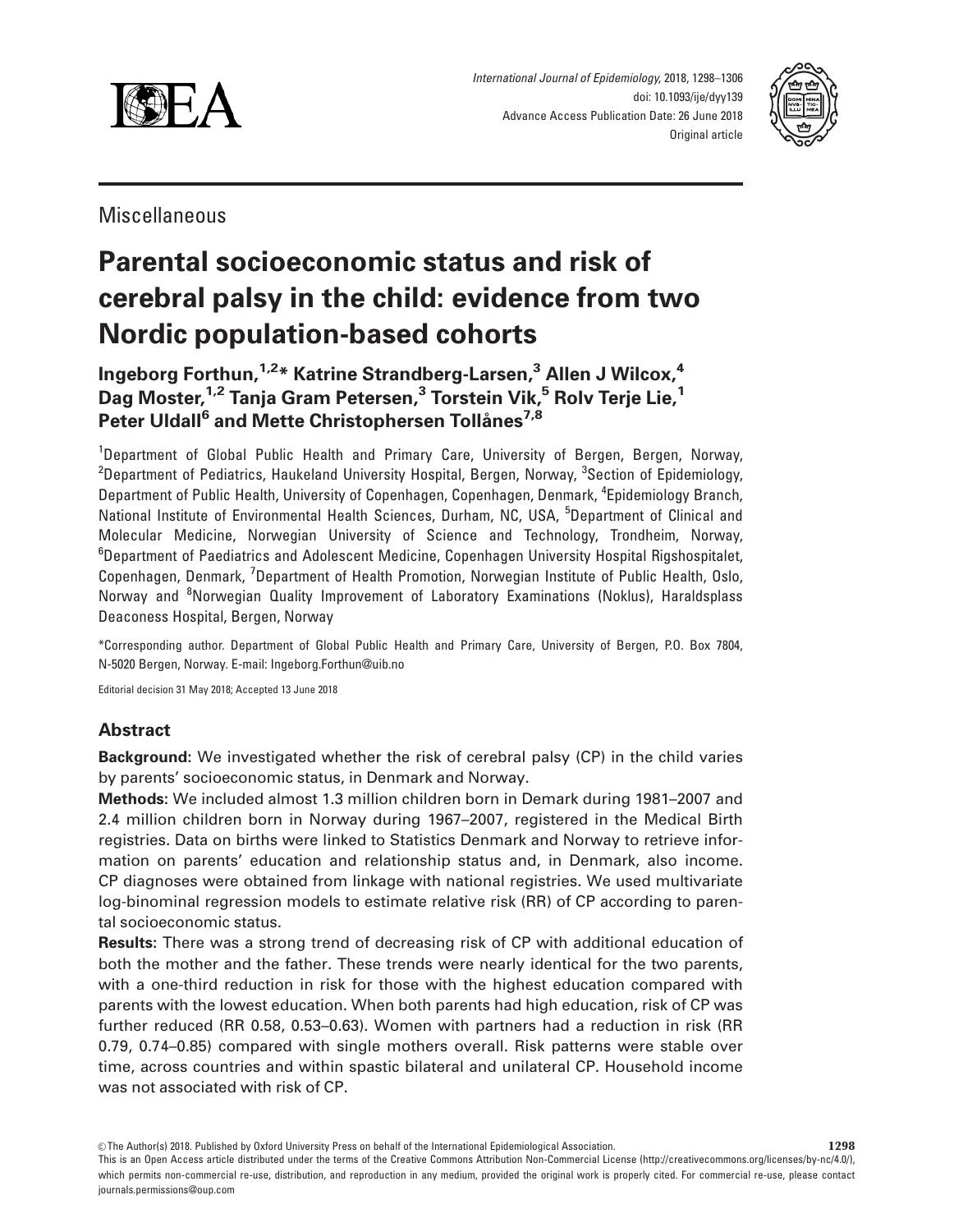modifiable lifestyle factors and health behaviours.

<span id="page-1-0"></span>Conclusions: Risk of CP in two Scandinavian countries was lower among educated parents and mothers with a partner, but unrelated to income. Factors underlying this stable association with education are unknown, but could include differences in potentially

Key words: Cerebral palsy, socioeconomic status, registries, cohort, Denmark, Norway

#### Key Messages

- We did parallel studies in Denmark and Norway, investigating the associations between different measures of parental socioeconomic status and risk of having a child with CP.
- We found a strong reduction in risk of CP among parents with higher education and mothers with partners, but no association with income.
- These gradients were stable over the study period.
- There is a wide range of possible underlying causal mechanisms for these associations, at least some of which are potentially preventable.

## Introduction

Cerebral palsy (CP) is the most common physical disability in children; about 2 per 1000 live-born are later diagnosed with  $CP<sup>1</sup>$  $CP<sup>1</sup>$  $CP<sup>1</sup>$  CP is characterized by disturbances of motor function, with a range of associated neurological problems. There are four major subtypes according to clinical presentation. Underlying causes are unknown in most cases, but antenatal factors are considered to be important. $2,3$ 

Social inequality in risk has been reported for outcomes strongly associated with CP, including preterm birth, low birthweight and intrauterine growth restriction. $4,5$ Findings on parental socioeconomic status (SES) and risk of CP in the child, however, have been inconsistent. Most studies have reported an increasing risk of CP with decreasing  $SES, ^{6-8}$  but not all.<sup>[9](#page-7-0)</sup> CP subtypes may have different aetiologies, $10$  but few of the previous studies have investigated SES in relation to subtypes.

A socioeconomic gradient in CP risk could change over time, with changes in educational attainment, parental age, income, social policy and health behaviours, and improvements in antenatal, obstetric and neonatal care. This has previously not been investigated in Denmark and Norway where redistributive tax systems, social policies and free access to education aim to reduce socioeconomic differen- $\cos$ <sup>[11](#page-8-0)</sup> Denmark and Norway are similar in terms of language, culture, history and health care systems, $12$  and both countries offer pregnant women antenatal care free of charge. The aim of this study was to investigate various measures of familial SES and their associations with risk of

CP in children, to describe any changes over time and to explore possible differences by CP subtype.

## Methods

#### Study population

We had two large population-based cohorts available. In Denmark, we used data on all live-born children registered in the Danish Medical Birth Registry  $(MBR)^{13}$  $(MBR)^{13}$  $(MBR)^{13}$  during 1981–2007, who survived first year of life. CP status was obtained through record linkage with the Danish Cerebral Palsy Registry (CPR).<sup>[14](#page-8-0)</sup> The registry covered only the eastern part of Denmark before 1995, thus only children born to mothers resident in the eastern part of Denmark were included for the birth years 1981–94. The CPR has CP subtype information and does not include children with postneonatal causes of CP.

In Norway, we used data from the Norwegian Medical Birth Registry  $(MBRN)^{15}$  on all children born during 1967–2007 who survived the first year of life. CP diagnoses were collected by linkage to the Norwegian National Insurance Scheme  $(NAV)^{16}$  $(NAV)^{16}$  $(NAV)^{16}$  and the Norwegian Patient Registry (NPR).<sup>17</sup> A person with CP was defined as someone having received a benefit or disability pension on the basis of ICD-9 codes 342–344 or ICD-10 codes G80-G83 registered in the NAV, or having been registered in the NPR with ICD-10 code G80 on at least two occasions. CP diagnoses from the NAV were available during 1967–2013 and have previously been validated, revealing some under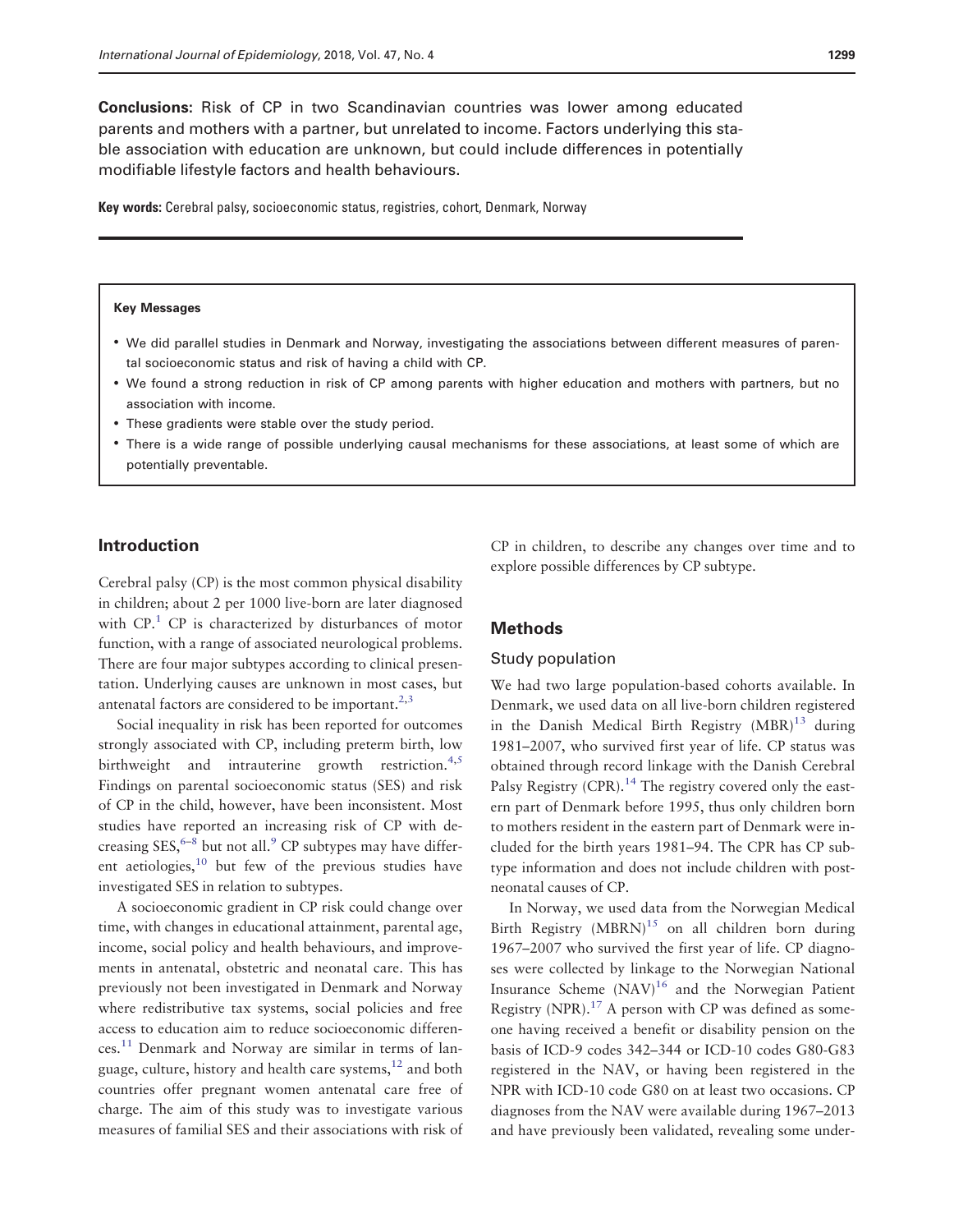<span id="page-2-0"></span>reporting of mild cases.[18](#page-8-0) Data from the NPR included all diagnoses from in- and outpatient hospital visits during 2008–15. We could not distinguish between postneonatally acquired and congenital CP cases in Norway, nor did we have reliable information on CP subtypes.

### Measures of socioeconomic status

We use education as the primary measure of parents' SES, since education is the measure that most strongly predicts maternal and child health.<sup>[19](#page-8-0)</sup> Information on highest attained maternal and paternal educational levels were re-trieved from record linkage with Statistics Denmark<sup>[20](#page-8-0)</sup> and Statistic Norway at end of follow-up (1 October 2010 in Denmark and 1 October 2013 in Norway). In the Danish cohort, we also had information on highest attained or ongoing maternal and paternal education in the year of delivery. The educational systems are similar in Denmark and Norway, and the standards for classification of education have the same overall structure. Maternal and paternal education were categorized as 'primary and lower secondary', 'upper secondary and short non-tertiary', 'bachelor's degree' and 'master's and doctorate degree'.

As additional measures of parental SES, we used relationship status and household income. Information on relationship status came from Statistics Denmark and the Norwegian Medical Birth Registry, and was categorized as 'single mother' or 'with partner'. Information on household income was available only in Denmark, and was calculated as the sum of the mother's and father's disposable income as of January  $1<sup>st</sup>$  in the year before birth of the child, divided by the square root of household size.<sup>[21](#page-8-0)</sup> To account for inflation, household income was categorized in quintiles relative to all mothers giving birth in a given year.

### Covariates and statistical analyses

We estimated crude and adjusted relative risks (RR) using log-binomial models overall and for each time period (1967–80, 1981–90, 1991–2000, 2001–07). Adjustments were based on discussion of a directed acyclic graph [\(Supplementary Figure 1,](https://academic.oup.com/ije/article-lookup/doi/10.1093/ije/dyy139#supplementary-data) available as [Supplementary data](https://academic.oup.com/ije/article-lookup/doi/10.1093/ije/dyy139#supplementary-data) at  $I/E$  online).<sup>[22](#page-8-0)</sup> When using parental educational attainment or relationship status as the exposure, we considered year of delivery, included as a continuous variable, and parental age [<20, 20–24, 25–29 (reference), 30–34, 35–39, 40–44 and  $\geq$ 45 ( $\geq$ 40 for mothers)] as possible confounders. We combined the results for Denmark and Norway using meta-analyses with random-effect models (no evidence of heterogeneity between pairs of RRs). When using household income as the exposure, we considered parental educational attainment in year of delivery and age as possible confounders. We investigated whether the effect of relationship status varied by maternal education, and whether the effect of maternal education varied by household income, by stratification and by including an interaction term in the models.

The total burden of educational inequalities in risk of CP in the population may have changed over time as more parents take higher education. We explored this by calculating the relative index of inequality (RII) across time periods and cohorts.[23](#page-8-0) Unlike the RR, the RII accounts for changes in the educational distribution over time. The RII was calculated by ranking the four educational groups for maternal and paternal education from the lowest to the highest within the same birth year, and allocating a score (ranging from 0–1) that equals the midpoint of the category's range in the cumulative distribution. For instance, if 24% of the mothers had only primary or lower secondary education in 1990, they would be allocated a score of 0.12, and if the next group of mothers constituted 42%, they would be allocated a score of  $0.45$   $(0.24 + 0.42/2)$  etc. Using this score as a continuous exposure variable in the model for a given time period, its estimated coefficient expresses the RII during that period. The RII can be interpreted as the relative risk of having a child with CP, comparing hypothetical parents at the top with parents at the bottom of the educational hierarchy.<sup>[24](#page-8-0)</sup> A small RII indicates a large difference in risk of CP between those at the bottom and top of the educational hierarchy. Trends in RII over time were assessed by including an interaction term with score by time period.

To test the robustness of our results, we repeated all analyses after excluding mothers with foreign country of origin and immigrant status. A socioeconomic gradient in CP may be explained at least in part by the association of SES with preterm birth. Analyses adjusting for preterm birth as a mediating variable are subject to bias.<sup>25</sup> With that caveat, we carried out sensitivity analyses including only term-born children (gestational week  $37 + 0$  to  $42 + 6$ ). For these analyses, we removed likely errors in gestational age by excluding children with an absolute birthweight-by-gestational-age z-score exceeding 5 standard deviations.<sup>[26](#page-8-0)</sup> Finally, we conducted separate analyses of CP cases from each of the two data sources used to identify CP cases in the Norwegian cohort. All analyses were performed using Stata, version 14, and robust standard errors were applied to account for possible sibship dependency.

## **Results**

There were 2809 children diagnosed with CP among 1 275 819 Danish children (2.2 per 1000), and 6187 CP cases among 2 350 548 Norwegian children (2.6 per 1000). The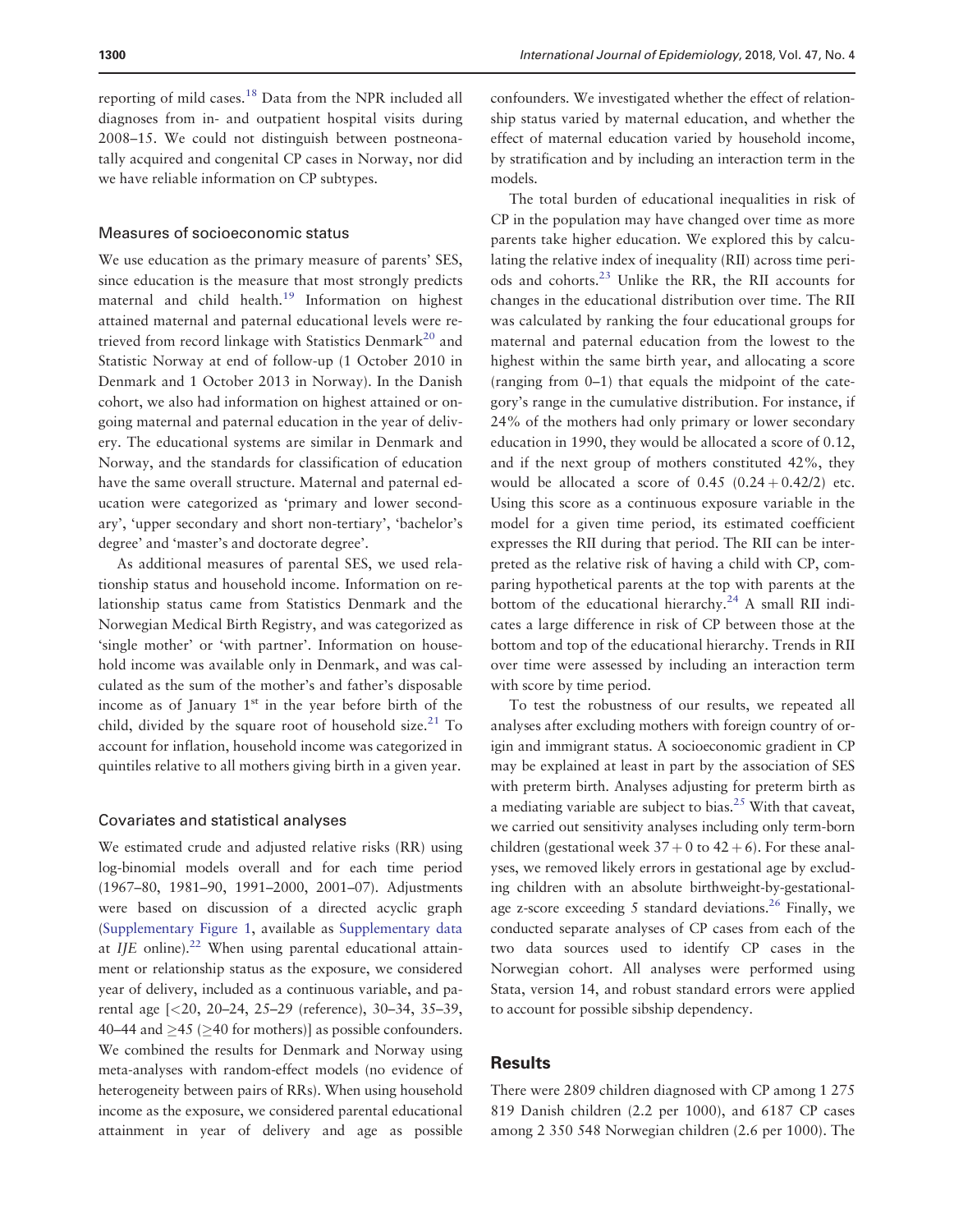distribution of parents' education was similar in the two countries. Education levels were slightly higher in Denmark due to a longer period of recorded data for Norway. During the time period for which data were available for both countries (1981–2007), educational levels were slightly higher in Norway. More Danish than Norwegian mothers were single or immigrants (Table 1).

A gradient in risk of CP was observed for both maternal and paternal education. Compared with offspring of mothers with primary or lower secondary education, CP risk was 17% lower among children of mothers with upper secondary or short non-tertiary education [adjusted relative risk (aRR) 0.83, 95% confidence interval (CI), 0.79 to 0.88], 25% lower among children of mothers with

Table 1. Characteristics of study cohorts, Denmark (1981–2007) and Norway (1967–2007)

|                                         | Denmark        |                                | Norway         |                              |
|-----------------------------------------|----------------|--------------------------------|----------------|------------------------------|
|                                         | Number $(\% )$ | Number with<br>$CP$ (per 1000) | Number $(\% )$ | Number with<br>CP (per 1000) |
| Maternal education at end of follow-up  |                |                                |                |                              |
| Primary and lower secondary             | 241 440 (19)   | 663(2.7)                       | 553 934 (24)   | 1687(3.0)                    |
| Upper secondary and short non-tertiary  | 587 700 (46)   | 1286(2.2)                      | 1 013 274 (43) | 2621 (2.6)                   |
| Bachelor's degree                       | 311 336 (24)   | 625(2.0)                       | 632 070 (27)   | 1550(2.5)                    |
| Master's or doctorate degree            | 113 218 (9)    | 182(1.6)                       | 121784(5)      | 275 (2.3)                    |
| Missing data                            | 22125(2)       | 53(2.4)                        | 29 486 (1)     | 54(1.8)                      |
| Paternal education at end of follow-up  |                |                                |                |                              |
| Primary and lower secondary             | 247 549 (19)   | 637(2.6)                       | 507 190 (22)   | 1549 (3.1)                   |
| Upper secondary and short non-tertiary  | 660 650 (52)   | 1486 (2.2)                     | 1 146 828 (49) | 3018(2.6)                    |
| Bachelor's degree                       | 163 374 (13)   | 308(1.9)                       | 425 903 (18)   | 994(2.3)                     |
| Master's or doctorate degree            | 143 315 (11)   | 233(1.6)                       | 218 705 (9)    | 468(2.1)                     |
| Missing data                            | 60931(5)       | 145(2.4)                       | 51 922 (2)     | 158(3.0)                     |
| Relationship status                     |                |                                |                |                              |
| Partner                                 | 1 086 367 (85) | 2288(2.1)                      | 2 116 234 (90) | 5456 (2.6)                   |
| Single mother                           | 176 973 (14)   | 488 (2.8)                      | 222 382 (9)    | 705(3.2)                     |
| Missing data                            | 12 479 (1)     | 33(2.6)                        | 11932(1)       | 26(2.2)                      |
| Household income                        |                |                                |                |                              |
| 0 to 20th percentile                    | 248 022 (19)   | 598 (2.4)                      | NA             | NA                           |
| $>$ 20th to 40th percentile             | 248 009 (19)   | 563(2.3)                       | NA             | NA                           |
| >40th to 60th percentile                | 248 008 (19)   | 487 (2.0)                      | NA             | NA                           |
| >60th to 80th percentile                | 248 005 (19)   | 536 (2.2)                      | NA             | NA                           |
| $>80$ th percentile                     | 247 996 (19)   | 534(2.2)                       | NA             | NA                           |
| Missing data                            | 35 779 (3)     | 91(2.5)                        | NA             | NA                           |
| Maternal age                            |                |                                |                |                              |
| $<$ 20                                  | 27659(2)       | 72(2.6)                        | 137 010 (6)    | 375(2.7)                     |
| 20 to 24                                | 207 057 (16)   | 502(2.4)                       | 621 590 (26)   | 1528(2.5)                    |
| 25 to 29                                | 470 207 (37)   | 940 (2.0)                      | 808 142 (34)   | 2076 (2.6)                   |
| 30 to 34                                | 399 236 (31)   | 888 (2.2)                      | 541 912 (23)   | 1434(2.6)                    |
| 35 to 39                                | 148 517 (12)   | 351(2.4)                       | 204 050 (9)    | 655(3.2)                     |
| $\geq 40$                               | 23 143 (2)     | 56(2.4)                        | 37 812 (2)     | 119(3.1)                     |
| Paternal age                            |                |                                |                |                              |
| $<$ 20                                  | 7092(1)        | 23(3.2)                        | 30504(1)       | 94(3.1)                      |
| 20 to 24                                | 103509(8)      | 272 (2.6)                      | 366 878 (16)   | 919(2.5)                     |
| 25 to 29                                | 358 069 (28)   | 773(2.2)                       | 743 708 (32)   | 1884 (2.5)                   |
| 30 to 34                                | 437 362 (34)   | 875(2.0)                       | 663 066 (28)   | 1736 (2.6)                   |
| 35 to 39                                | 238 280 (19)   | 551 (2.3)                      | 344 913 (15)   | 954(2.8)                     |
| 40 to 44                                | 81 899 (6)     | 194(2.4)                       | 127603(5)      | 371 (2.9)                    |
| $\geq 45$                               | 33 731 (3)     | 78 (2.3)                       | 55 718 (2)     | 143(2.6)                     |
| Missing data                            | 15 877 (1)     | 43(2.7)                        | 18 158 (1)     | 86 (4.7)                     |
| Non-immigrant mother (Danish/Norwegian) | 1 133 103 (89) | 2505(2.2)                      | 2 163 630 (92) | 5738 (2.7)                   |
| Immigrant mother                        | 141 601 (11)   | 302(2.1)                       | 186 115 (8)    | 449 (2.4)                    |

Missing data less than 0.001 are not shown.

NA, not available.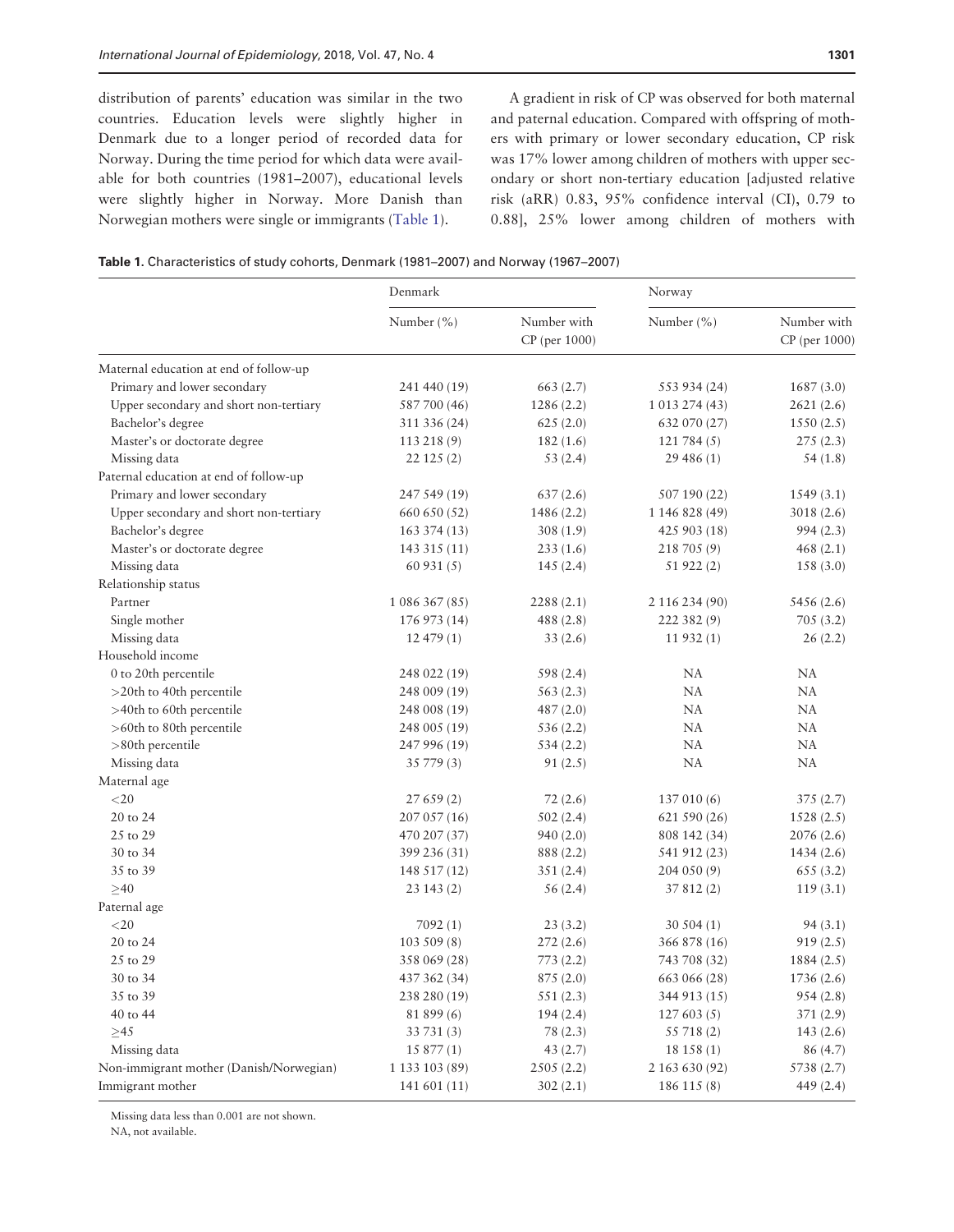<span id="page-4-0"></span>bachelor's degree (aRR 0.75, 95% CI, 0.71 to 0.80), and 36% lower among those of mothers with master's or doctorate degree (aRR 0.64, 95% CI, 0.56 to 0.71) (Figure 1). Similar associations were observed for paternal education, and in both cohorts [\(Supplementary Table 1](https://academic.oup.com/ije/article-lookup/doi/10.1093/ije/dyy139#supplementary-data), available as [Supplementary data](https://academic.oup.com/ije/article-lookup/doi/10.1093/ije/dyy139#supplementary-data) at IJE online). The educational levels of mothers and fathers tended to be correlated. When combining them, we found similar educational gradients and independent effects of maternal and paternal education on CP risk (Table 2).

Mothers with partners had a lower risk of having a child with CP compared with single mothers (Figure 1).



Figure 1. Adjusted relative risks of CP for Denmark and Norway (combined with meta-analysis) by maternal and paternal education at end of follow-up (2010 in Denmark and 2013 in Norway), marital status in year of delivery and household income in the year before delivery. <sup>a</sup>Adjusted for year of delivery and maternal age (in analysis on maternal education and relationship status) and paternal age (in analysis on paternal education). <sup>b</sup>Only in Denmark, adjusted for maternal and paternal education and maternal and paternal age in year of delivery.

This finding did not vary with maternal educational level (P-values tests for interaction 0.32 in Denmark and 0.53 in Norway). Income data were available only for the Danish cohort. Household income was unrelated to the risk of CP after adjusting for parents' age and education in the year of delivery (Figure 1). CP risk did not vary significantly by household income within any of the educational groups (P-value for interaction 0.31).

The proportion of parents with higher education increased during the study period, particularly among mothers. In Denmark, the proportion of mothers with higher education rose from 30% in 1981–90 to 38% in 2001–07. The corresponding figures were 32% and 50% in Norway. Even so, the RII for risk of CP remained stable over time. However, a reduction in the RII was found for paternal education in Norway, as a result of converging absolute risk

Table 3. Time trends in the relative index of inequality<sup>a</sup> (RII) (95% confidence interval) for maternal and paternal education at end of follow-up (2010 in Denmark and 2013 in Norway) in Denmark and Norway

|                    | Denmark          | Norway           |  |
|--------------------|------------------|------------------|--|
| Maternal education |                  |                  |  |
| 1967 to 1980       | NA               | 0.65(0.55, 0.77) |  |
| 1981 to 1990       | 0.62(0.47, 0.82) | 0.66(0.54, 0.80) |  |
| 1991 to 2000       | 0.61(0.49, 0.76) | 0.70(0.58, 0.83) |  |
| 2001 to 2007       | 0.63(0.48, 0.82) | 0.63(0.50, 0.79) |  |
| P for trend        | 0.67             | 0.92             |  |
| Paternal education |                  |                  |  |
| 1967 to 1980       | NA               | 0.56(0.47, 0.67) |  |
| 1981 to 1990       | 0.63(0.48, 0.84) | 0.60(0.49, 0.73) |  |
| 1991 to 2000       | 0.67(0.54, 0.83) | 0.70(0.59, 0.85) |  |
| 2001 to 2007       | 0.63(0.48, 0.83) | 0.71(0.57, 0.89) |  |
| P for trend        | 0.83             | 0.03             |  |

<sup>a</sup>Adjusted for maternal age (in analysis on maternal education) and paternal age (in analysis on paternal education).

NA, not available.

Table 2. Number in total (%) and relative risk (95% confidence interval) of CP for Denmark and Norway (combined with metaanalysis) by combinations of parental education<sup>a</sup> at end of follow-up (2010 in Denmark and 2013 in Norway)

|                    | Paternal education |                                                 |                |                                                 |                |                                                 |
|--------------------|--------------------|-------------------------------------------------|----------------|-------------------------------------------------|----------------|-------------------------------------------------|
|                    | Low                |                                                 | Intermediate   |                                                 | High           |                                                 |
| Maternal education | Number $(\% )$     | Adjusted <sup>b</sup> RR<br>$(95\% \text{ CI})$ | Number $(\% )$ | Adjusted <sup>b</sup> RR<br>$(95\% \text{ CI})$ | Number $(\% )$ | Adjusted <sup>b</sup> RR<br>$(95\% \text{ CI})$ |
| Low                | 308 647 (9)        | 1.00 (reference)                                | 389 684 (11)   | 0.82(0.76, 0.90)                                | 61813(2)       | 0.69(0.58, 0.82)                                |
| Intermediate       | 335 209 (10)       | 0.77(0.70, 0.85)                                | 962 730 (28)   | 0.75(0.69, 0.81)                                | 265 750 (8)    | 0.67(0.60, 0.74)                                |
| High               | 97443(3)           | 0.82(0.71, 0.94)                                | 442 203 (13)   | 0.70(0.64, 0.77)                                | 616 847 (18)   | 0.58(0.53, 0.63)                                |

a The group 'low' includes primary and lower secondary education, 'intermediate' includes upper secondary and short non-tertiary education and 'high' includes bachelor's, master's and doctorate degree.

<sup>b</sup>Adjusted for year of delivery and maternal and paternal age.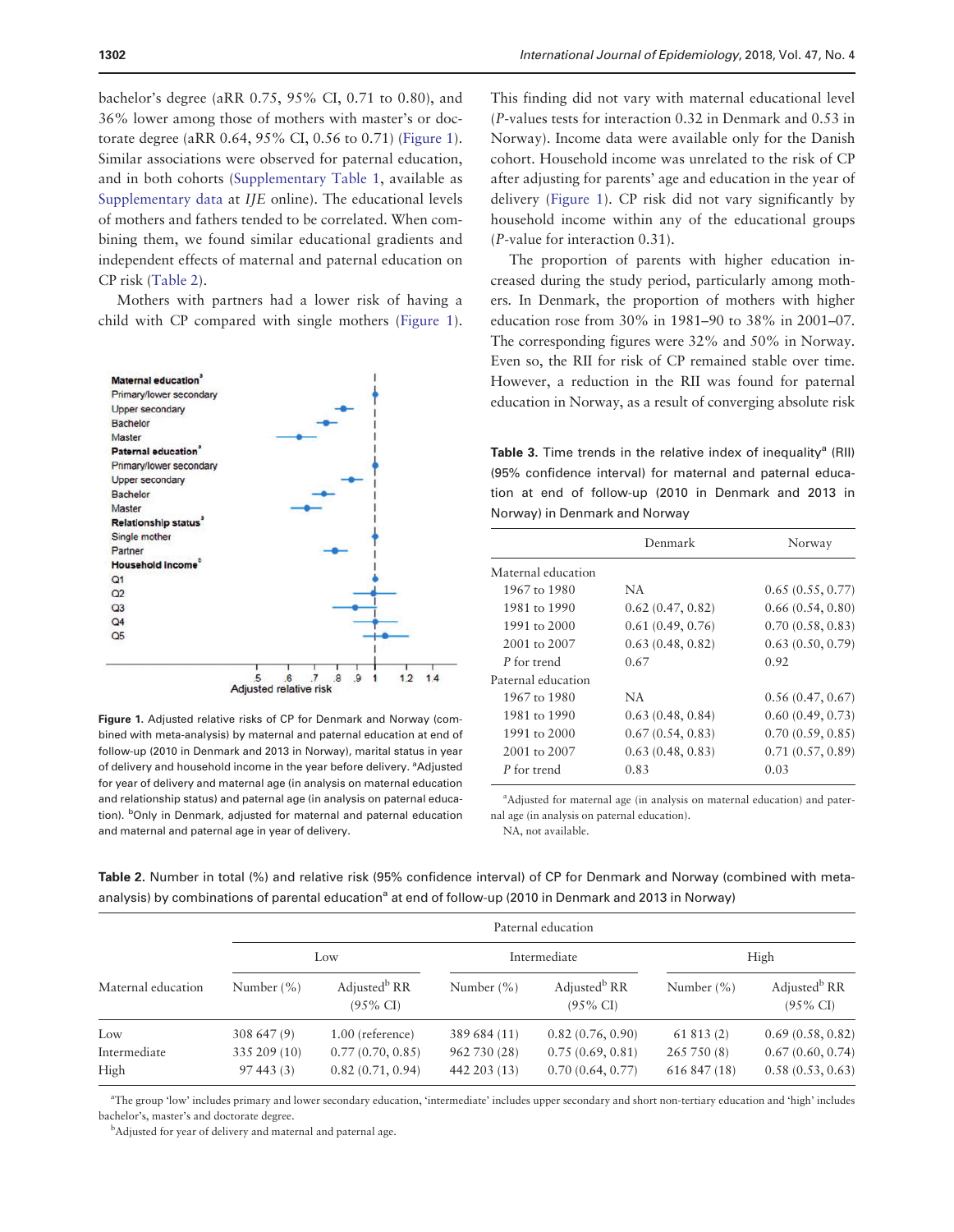|                       | Maternal education                 |                                   | Paternal education                    |                                   |  |
|-----------------------|------------------------------------|-----------------------------------|---------------------------------------|-----------------------------------|--|
|                       | With subtype of<br>$CP$ (per 1000) | Adjusted <sup>b</sup> RR (95% CI) | With subtype of<br>$CP$ (per $1000$ ) | Adjusted <sup>b</sup> RR (95% CI) |  |
| Unilateral spastic CP |                                    |                                   |                                       |                                   |  |
| Low                   | 196(0.8)                           | 1.00 (reference)                  | 191(0.8)                              | 1.00 (reference)                  |  |
| Intermediate          | 447(0.8)                           | 0.90(0.76, 1.07)                  | 514(0.8)                              | 0.99(0.83, 1.17)                  |  |
| High                  | 283(0.7)                           | 0.77(0.64, 0.94)                  | 190(0.6)                              | 0.78(0.63, 0.96)                  |  |
| Bilateral spastic CP  |                                    |                                   |                                       |                                   |  |
| Low                   | 388(1.6)                           | 1.00 (reference)                  | 359(1.5)                              | 1.00 (reference)                  |  |
| Intermediate          | 657(1.1)                           | 0.75(0.66, 0.86)                  | 758(1.1)                              | 0.85(0.75, 0.97)                  |  |
| High                  | 395(0.9)                           | 0.63(0.54, 0.73)                  | 273(0.9)                              | 0.67(0.57, 0.79)                  |  |
| Dyskinetic CP         |                                    |                                   |                                       |                                   |  |
| Low                   | 55(0.2)                            | 1.00 (reference)                  | 56(0.2)                               | 1.00 (reference)                  |  |
| Intermediate          | 127(0.2)                           | 0.99(0.72, 1.37)                  | 153(0.2)                              | 1.09(0.80, 1.50)                  |  |
| High                  | 85(0.2)                            | 0.89(0.62, 1.27)                  | 51(0.2)                               | 0.78(0.53, 1.16)                  |  |
| Ataxic CP             |                                    |                                   |                                       |                                   |  |
| Low                   | 21(0.1)                            | 1.00 (reference)                  | 29(0.1)                               | 1.00 (reference)                  |  |
| Intermediate          | 40(0.1)                            | 0.82(0.48, 1.41)                  | 41(0.1)                               | 0.55(0.33, 0.90)                  |  |
| High                  | 34(0.1)                            | 0.96(0.54, 1.70)                  | 22(0.1)                               | 0.61(0.34, 1.10)                  |  |

<span id="page-5-0"></span>Table 4. Prevalence of subtypes of CP (per 1000) and relative risk (95% confidence interval) by maternal and paternal education<sup>a</sup> at end of follow-up (2010) in Denmark only (1981–2007)

a The group 'low' includes primary and lower secondary education, 'intermediate' includes 'upper secondary and short non-tertiary education' and 'high' includes both bachelor's, master's and doctorate degree.

b Adjusted for year of delivery and maternal age (in analysis on maternal education) and paternal age (in analysis on paternal education).

of CP for the educational groups over time. Due to the lack of validated data on CP diagnoses in the Norwegian cohort, this result should be interpreted with caution [\(Table 3\)](#page-4-0).

### **Discussion**

Information on CP subtypes was available only in the Danish cohort. There were 939 children diagnosed with unilateral spastic CP, 1469 diagnosed with bilateral spastic CP, 276 with dyskinetic CP, 97 with ataxic CP and 28 without a classified CP subtype. Higher parental education was associated with reduced risks of having children with both the unilateral and bilateral spastic CP subtypes (Table 4). For the dyskinetic and ataxic subtypes, numbers were not large enough to assess trends by SES.

Using parental education in the year of delivery rather than at end of follow-up had practically no influence on the results [\(Supplementary Table 2](https://academic.oup.com/ije/article-lookup/doi/10.1093/ije/dyy139#supplementary-data), available as [Supplementary](https://academic.oup.com/ije/article-lookup/doi/10.1093/ije/dyy139#supplementary-data) [data](https://academic.oup.com/ije/article-lookup/doi/10.1093/ije/dyy139#supplementary-data) at IJE online, Danish data only). Parental education in the year of delivery and at end of follow-up was highly correlated (Pearson's correlation  $= 0.9$ ). Similarly, results did not change in any important way when including only children born at term, or when excluding immigrant mothers [\(Supplementary Table 3,](https://academic.oup.com/ije/article-lookup/doi/10.1093/ije/dyy139#supplementary-data) available as [Supplementary data](https://academic.oup.com/ije/article-lookup/doi/10.1093/ije/dyy139#supplementary-data) at IJE online). Educational gradients in CP were similar for both maternal and paternal education when restricting analysis to cases from the Norwegian National Insurance Scheme or to cases from the National Patient Registry [\(Supplementary Table 4,](https://academic.oup.com/ije/article-lookup/doi/10.1093/ije/dyy139#supplementary-data) available as [Supplementary data](https://academic.oup.com/ije/article-lookup/doi/10.1093/ije/dyy139#supplementary-data) at IJE online).

Higher levels of parental educational attainment were associated with reduced risk of CP. We found independent effects of maternal and paternal education, and the educational gradient remained stable over recent decades. A lower risk of CP in the child was also observed for mothers with partners compared with single mothers, independent of education. In contrast, we found no gradient in risk of CP by household income.

There has been a large increase in the proportion of parents with higher education, especially among mothers. If the parents remaining in the lowest educational group become more marginalized, this could lead to an increase in educational inequalities in risk of CP over time. However, little or no changes in the RII over time suggest that the educational differences in risk are persistent, but perhaps not related to the burden of belonging to a lower educated group than others. The association between parental SES and CP may operate through mediating lifestyle factors, such as poor diet, obesity, type 2 diabetes, cigarette smoking and psychosocial factors. All of these have been associated with  $SES<sub>1</sub><sup>19,27</sup>$  and obesity and smoking increased the risk of CP in large prospective studies conducted in Denmark, Norway and Sweden,  $28-31$  $28-31$  $28-31$  whereas the role of dietary factors, type-2 diabetes and psychosocial factors in CP have been less explored. Other potential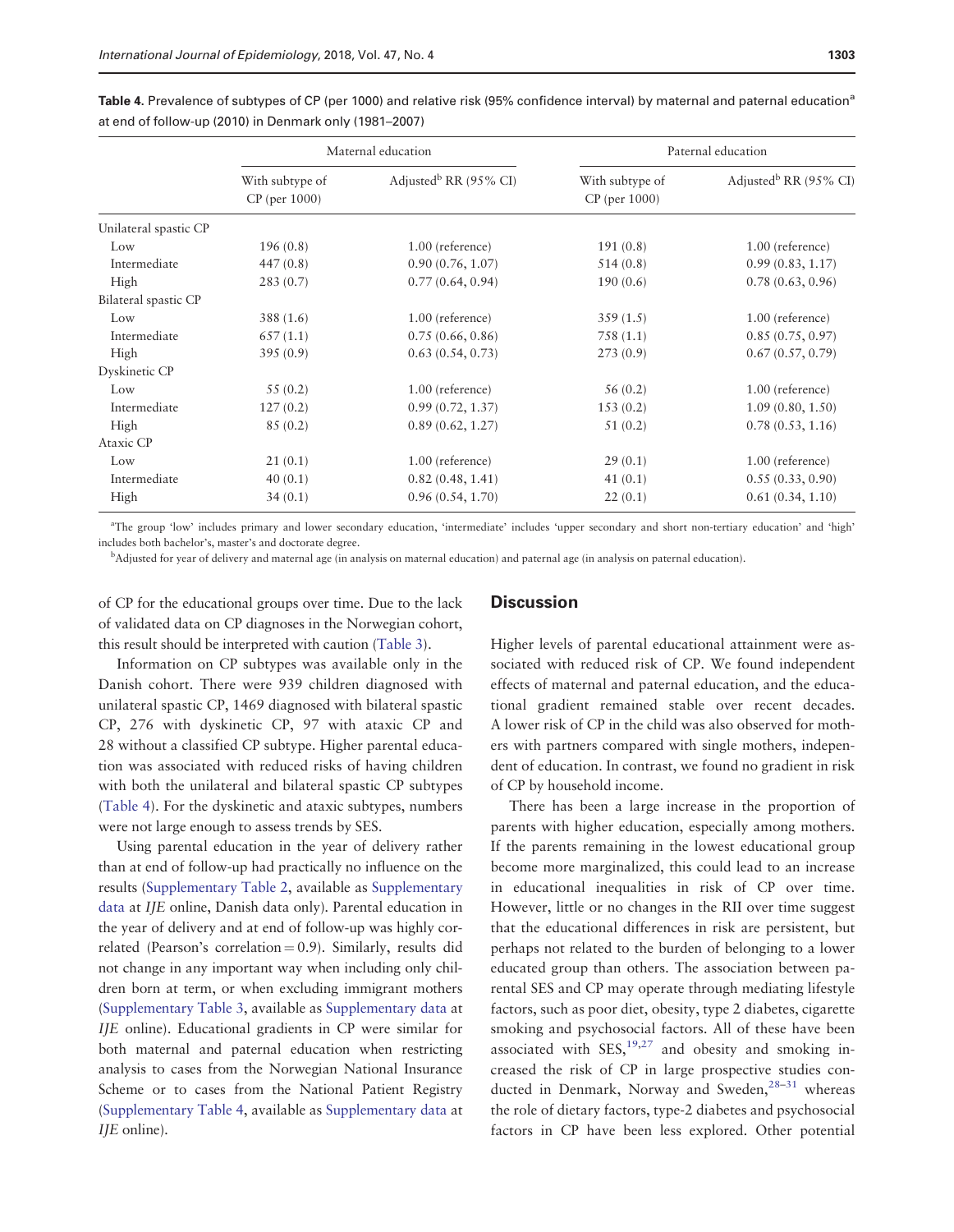<span id="page-6-0"></span>mediating factors include genitourinary infections and use of paracetamol during pregnancy; both differed by socioeconomic status and were associated with risk of CP in three large prospective Danish studies.<sup>28,32,33</sup> Utilization of antenatal care may also differ between mothers of low and high SES, even though high-quality antenatal care is available for all pregnant women in Denmark and Norway free of charge. On the other hand, part of the educational gradient could be due to common underlying causes of parental education and CP, for example a subclinical neurodevelopmental disorder in the parent that affect his or her educational attainment and increases the risk of having a child with CP.<sup>[34,35](#page-8-0)</sup>

We did not find a gradient in CP risk by household income (data only available in Denmark). This finding may appear somewhat surprising, but is in line with previous research on the educational gradient in preterm birth in Denmark[.36](#page-8-0) Household income can vary a lot from year to year and may be less reliable than education as an indicator of parents' SES at time of birth, as most parents will only have recently entered the labour market. Since we used information on parental education at end of followup, the fact that some parents will still be in school at time of birth is accounted for. Both Norway and Denmark have succeeded in reducing income inequality through a redistributive tax system and various social policies, and they rank as two of the countries with lowest income inequality among the OECD countries. $37$  This may make income a poorer marker than education or marital status, both less responsive to social policy. Also, a higher income does not necessarily lead to healthier consumption or behaviours.<sup>[38](#page-8-0)</sup>

Parental education was associated with risks for the spastic CP subtypes, and in particular spastic bilateral CP. This may be related to the educational gradient in preterm  $\text{birth}$ <sup>[5](#page-7-0)</sup> as spastic bilateral CP is the dominant subtype in children born preterm.[39](#page-8-0) However, the educational gradient for risk of CP overall persisted when restricting analyses to term births. CP may result from immaturity at birth, but preterm birth and fetal growth restriction may also be the result of underlying pathological processes that also cause  $CP<sup>2,3</sup>$  Preterm birth and low birthweight are therefore potential colliders on a causal pathway from parental SES to CP, and adjusting for them can bias estimates and distort interpretation.<sup>[25,40](#page-8-0)</sup> Our analysis restricted to termborn children, should therefore be interpreted with care.

Our results correspond well with some recent research. A prospective study conducted in the USA found a parental educational gradient for spastic CP, in line with our results[.6](#page-7-0) A prospective registry-based study from Sweden found increased odds of CP in children of mothers with low compared with high socioeconomic status, using a combined measure based on education and occupation of the head of the household.<sup>[7](#page-7-0)</sup> A population-based registry study conducted in five regions in the UK, using an aggregated area-based measure of socioeconomic status (Carstairs index), found a strong socioeconomic gradient for post-neonatally acquired CP, but results for perinatally acquired CP were less clear.<sup>[8](#page-7-0)</sup> One US study found no difference in prevalence of CP by maternal education, poverty level or insurance status in the period  $1997-2003$  $1997-2003$  $1997-2003$ .<sup>9</sup> In that study, the prevalence of CP was 3.9 per 1000 children aged 3 to 17 years, which is relatively high. CP case status was defined by parents stating that a doctor or health professional had at some point told them their child had CP, independent of current status. This is likely to have led to false-positive cases. If the probability of seeking health care was affected by parents' SES, this may have influenced the results.

The major strength of our study was the high-quality population-based registry data on almost 1.3 million Danish and 2.4 million Norwegian children. The availability of birth cohorts spanning four decades in Norway and three decades in Denmark enabled investigation of time trends. In addition, we had information on several indicators of SES and, in the Danish cohort, also CP subtypes. This enabled us to explore whether the socioeconomic gradient differed among CP subtypes, something few studies have been able to do.

An important limitation in the Norwegian data was the lack of validated CP diagnoses. If being registered with a CP diagnosis in the Norwegian National Insurance Scheme (NAV) depends on parental SES, this could result in differential misclassification. A previous validation study of CP data from NAV for the birth years 1983–87 found some under-reporting of mild cases.<sup>[18](#page-8-0)</sup> There may be a selection bias on SES in receiving benefits from NAV, but the direction of such possible bias is not known. In the Norwegian Patient Registry (NPR), CP prevalence may be overestimated due to inaccurate diagnoses and diagnoses based on suspected but unconfirmed cases.<sup>[41](#page-8-0)</sup> An association between high parental SES and use of specialist health services has been reported in Norway[.42](#page-8-0) However, a recent study validating the CP cases in the NPR against the more recent Norwegian Cerebral Palsy Registry<sup>[43](#page-8-0)</sup> for birth years 1996–2007 found that 86% of CP diagnoses in the patient registry were correct. $41$  It was further reported that the prevalence of CP was 2.5 per 1000 when combining validated data from both sources, which corresponds well with the overall prevalence found in the Norwegian cohort in our study. To reduce the problem with false-positives from the NPR, we included only those with a CP diagnosis on at least two separate occasions. We found an educational gradient in CP whether using cases only from NAV or only from the NPR. In addition, the educational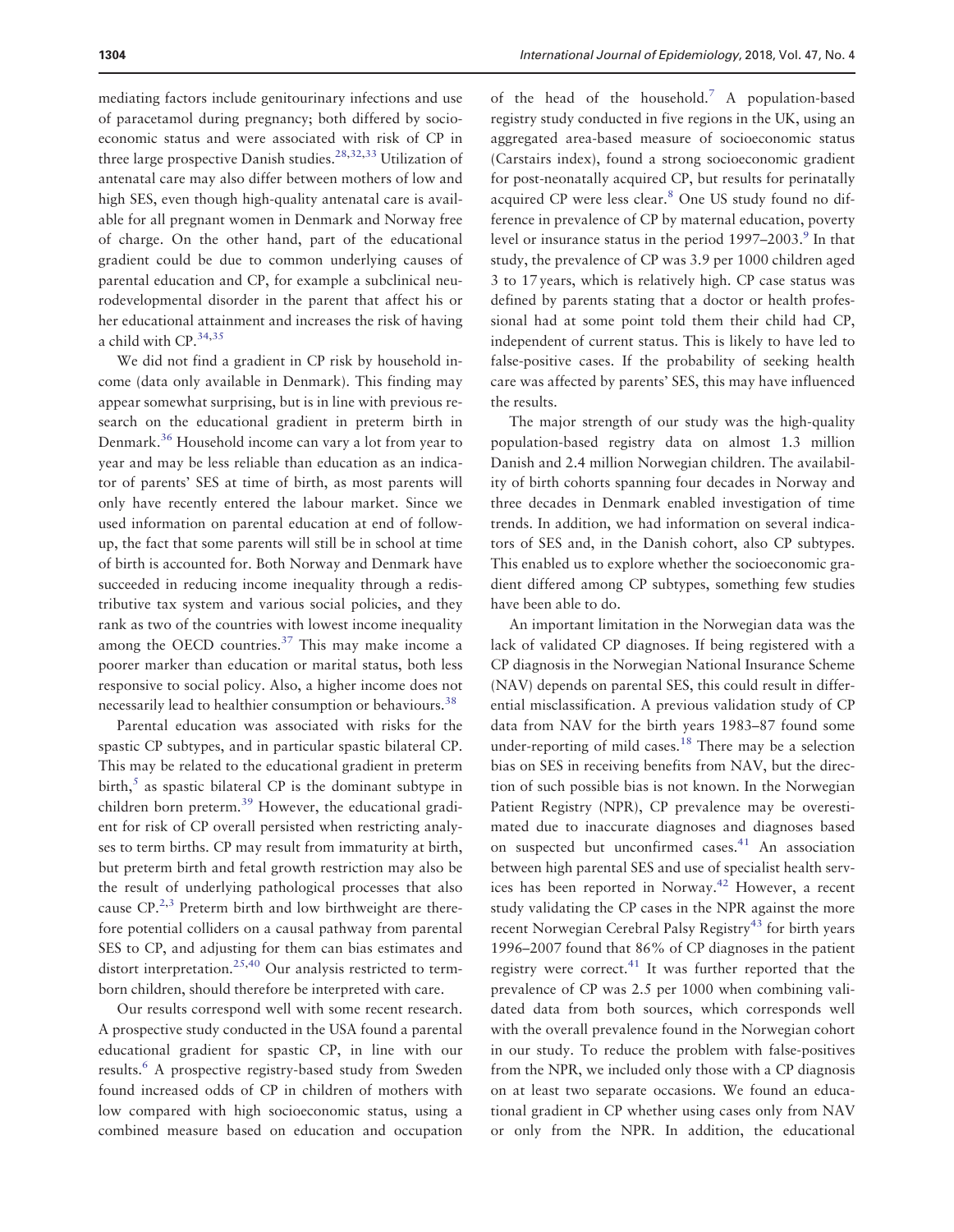<span id="page-7-0"></span>gradient was almost identical to the gradient found in Denmark, where CP cases had been validated. In the Norwegian cohort, unlike the Danish cohort, the postneonatally acquired CP cases could not be excluded. However, only about 6% of CP cases in Norway have a post-neonatal cause<sup>[43](#page-8-0)</sup> and we therefore believe that including them has not influenced our results.

In both cohorts, we excluded all stillborn and infant deaths in the analyses. Children born with CP probably have a higher risk of dying in the first year of life. Since a socioeconomic gradient in infant mortality has been reported in both Denmark and Norway,  $44,45$  exclusion of early deaths could bias our estimates towards the null value.

Our information from Norway included only information on parental education at end of follow-up, not at time of delivery. We have to assume that parent's final educational attainment is a reasonable proxy for the underlying, lifelong exposures that contribute to the causal pathways of CP. Within this framework, inherent abilities, family background and childhood SES are regarded as more important than education in itself, as these will directly affect a person's potential for higher education. However, taking higher education may also form a set of enduring cognitive and emotional skills and provide a higher educated social network, which foster health-promoting behaviour.<sup>38</sup> Also, having a child with CP may limit parental educational attainment and income, leading to the possibility of reverse causality. A study in Denmark found that having a child with CP initially reduced maternal educational attainment, but this difference had mostly disappeared by the time the child was 15 years old.<sup>46</sup> However, we found almost identical results when using educational level in the year of delivery and at the end of follow-up (available in the Danish data). This suggests that using education at end of follow-up in Norway probably does not introduce considerable bias in the estimates. If the associations had been stronger for final attained education, it would suggest that CP is more related to the parents' background and their intellectual potential, rather than direct consequences of the process and content of education at the time of pregnancy. However, the strong correlation between education at pregnancy and final attained education make such distinctions difficult.

## Conclusion

Parents with more education had substantially lower risk of having a child with cerebral palsy, as did mothers with a partner. These gradients in risk were persistent over the complete study period in both Denmark and Norway. There is a wide range of possible underlying causal mechanisms, at least some of which are potentially preventable. These mechanisms deserve further exploration.

### Supplementary Data

[Supplementary data](https://academic.oup.com/ije/article-lookup/doi/10.1093/ije/dyy139#supplementary-data) are available at IJE online.

## Funding

This work was funded by the Western Norway Regional Health Authority [to I.F.] and by the Intramural Program of the NIH, National Institute of Environmental Health Sciences [to A.J.W.].

## Acknowledgements

We thank Anne Vinkel Hansen and Abdulfatah Adam (former and current Data Administrator at the Section of Epidemiology, University of Copenhagen, Denmark) for help with data management in the Danish cohort.

## Author Contributions

M.C.T. proposed and planned the study. K.S-L. and D.M provided the data and planned the study. I.F. planned the study, analysed the data and wrote the first draft of the manuscript. All authors interpreted the data, critically revised drafts of the manuscript and approved the final manuscript. I.F. is the guarantor, has full access to all of the data in the study and takes responsibility for the integrity of the data and the accuracy of the data analysis.

Conflict of interest: All the authors declare no conflict of interest.

### **References**

- [1.](#page-1-0) Sellier E, Platt MJ, Andersen GL, Krageloh-Mann I, De La Cruz J, Cans C. Decreasing prevalence in cerebral palsy: a multi-site European population-based study, 1980 to 2003. Dev Med Child Neurol 2016;58:85–92.
- [2.](#page-1-0) Jacobsson B, Hagberg G. Antenatal risk factors for cerebral palsy. Best Pract Res Clin Obstet Gynaecol 2004;18:425–36.
- [3.](#page-1-0) Nelson KB, Blair E. Prenatal factors in singletons with cerebral palsy born at or near term. N Engl J Med 2015;373:946-53.
- [4.](#page-1-0) Blumenshine P, Egerter S, Barclay CJ, Cubbin C, Braveman PA. Socioeconomic disparities in adverse birth outcomes: a systematic review. Am J Prev Med 2010;39:263–72.
- [5.](#page-1-0) Petersen CB, Mortensen LH, Morgen CS et al. Socio-economic inequality in preterm birth: a comparative study of the Nordic countries from 1981 to 2000. Paediatr Perinat Epidemiol 2009; 23:66–75.
- [6.](#page-6-0) Durkin MS, Maenner MJ, Benedict RE et al. The role of socioeconomic status and perinatal factors in racial disparities in the risk of cerebral palsy. Dev Med Child Neurol 2015;57:835–43.
- [7.](#page-6-0) Hjern A, Thorngren-Jerneck K. Perinatal complications and socio-economic differences in cerebral palsy in Sweden – a national cohort study. BMC Pediatr 2008;8:49.
- [8.](#page-6-0) Dolk H, Pattenden S, Bonellie S et al. Socio-economic inequalities in cerebral palsy prevalence in the United Kingdom: a register-based study. Paediatr Perinat Epidemiol 2010;24: 149–55.
- [9.](#page-1-0) Boyle CA, Boulet S, Schieve LA et al. Trends in the prevalence of developmental disabilities in US children, 1997–2008. Pediatrics 2011;127:1034–42.